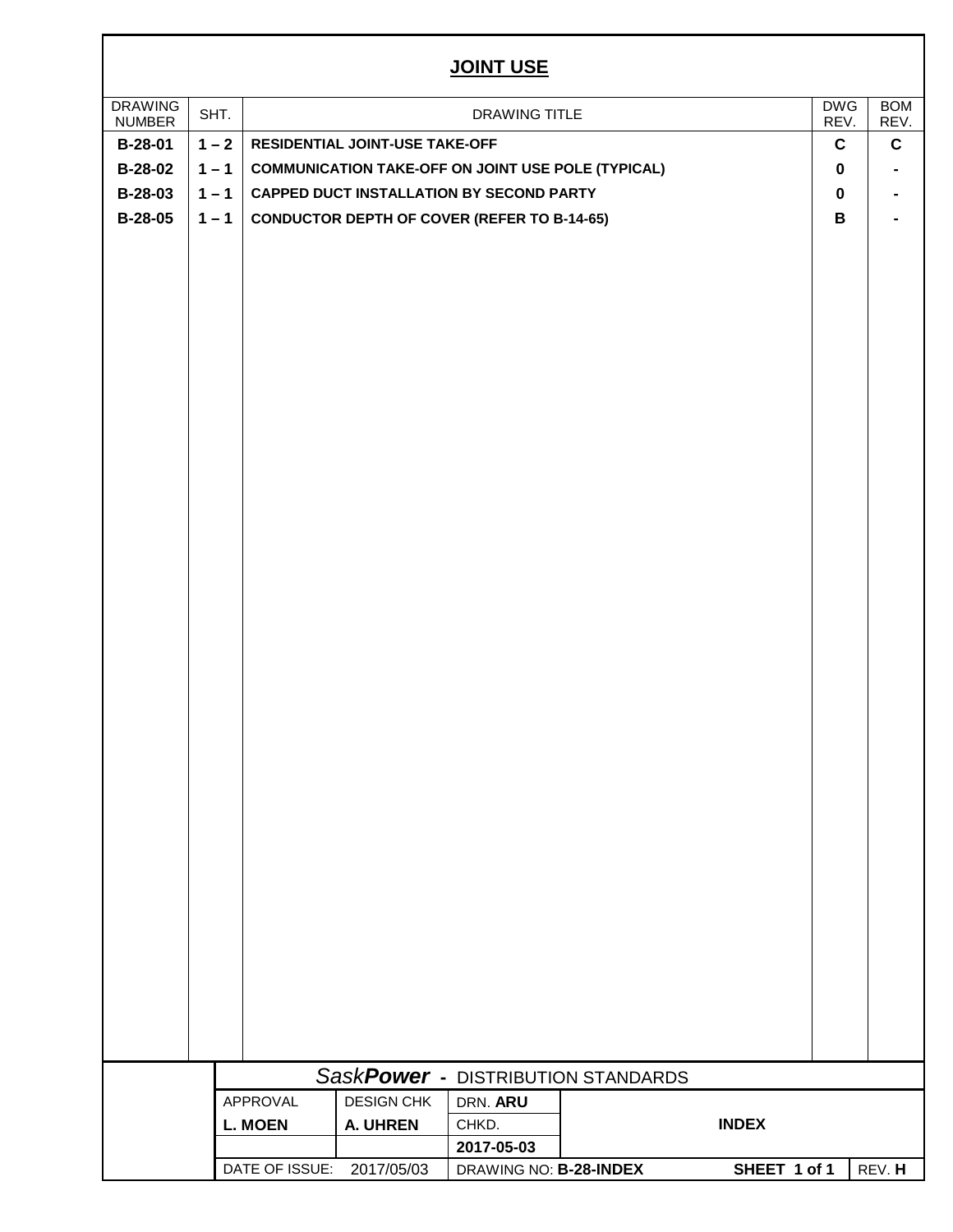| <b>BILL OF MATERIAL</b>            |                                          |                                |                                 |                                                                                                                                                                                       |                                                                                |  |  |  |  |  |  |
|------------------------------------|------------------------------------------|--------------------------------|---------------------------------|---------------------------------------------------------------------------------------------------------------------------------------------------------------------------------------|--------------------------------------------------------------------------------|--|--|--|--|--|--|
| <b>ITEM</b><br>NO.                 | <b>CODE</b>                              | <b>QUANTITY</b>                |                                 |                                                                                                                                                                                       | <b>DESCRIPTION</b>                                                             |  |  |  |  |  |  |
| $\mathbf 1$                        | 1 34 08                                  | NO.<br>A<br>B<br>3             |                                 | <b>GUARD CABLE PLASTIC - 4" x 8"</b>                                                                                                                                                  |                                                                                |  |  |  |  |  |  |
| $\mathbf 1$                        | 1 34 09                                  | $\blacksquare$<br>$\mathbf{3}$ | $\blacksquare$                  |                                                                                                                                                                                       |                                                                                |  |  |  |  |  |  |
| $\mathbf{2}$                       | 1 34 10                                  |                                | 1.                              |                                                                                                                                                                                       | <b>GUARD CABLE PLASTIC - 2 1/2" x 8'</b><br><b>GUARD CABLE STEEL - 4" x 8"</b> |  |  |  |  |  |  |
| $\mathbf{2}$                       |                                          |                                | $\blacksquare$                  | GUARD CABLE STEEL - 2 1/2" x 8'                                                                                                                                                       |                                                                                |  |  |  |  |  |  |
| $\mathbf{3}$                       | 1 34 11<br>1                             |                                | 6                               | SCREW LAG $-1/2$ " x 4"                                                                                                                                                               |                                                                                |  |  |  |  |  |  |
| $\overline{\mathbf{4}}$            | 17838<br>6<br>5 09 10<br>$\mathbf{3}$    |                                | 3 <sup>1</sup>                  | <b>CONNECTOR COMPRESSION</b>                                                                                                                                                          |                                                                                |  |  |  |  |  |  |
| $5\phantom{.0}$                    | 54618                                    | $\mathbf{2}$                   | $\mathbf{2}$                    |                                                                                                                                                                                       |                                                                                |  |  |  |  |  |  |
| 6                                  |                                          |                                |                                 | <b>STRAP LEAD</b>                                                                                                                                                                     |                                                                                |  |  |  |  |  |  |
| $\overline{7}$                     |                                          |                                | .30 <sub>1</sub><br>$2^{\circ}$ | SCREW WOOD - #10 - 1 $\frac{1}{2}$ " (100/BOX)                                                                                                                                        |                                                                                |  |  |  |  |  |  |
|                                    | 76962<br>.30<br>5 646 582<br>$2^{\circ}$ |                                |                                 | <b>DECAL - WATCH FOR WIRES</b><br><b>NOTE:</b><br>1. USE COLUMN 'A' OR 'B' TO SUIT THE NUMBER OF<br>CIRCUITS. COLUMN 'A' - 2-1/2" CABLE GUARD,<br><b>COLUMN 'B' - 4" CABLE GUARD.</b> |                                                                                |  |  |  |  |  |  |
| SaskPower - DISTRIBUTION STANDARDS |                                          |                                |                                 |                                                                                                                                                                                       |                                                                                |  |  |  |  |  |  |
| DRN.                               | DESIGN CHK.                              |                                |                                 | APPROVAL                                                                                                                                                                              |                                                                                |  |  |  |  |  |  |
| CHKD.                              |                                          |                                |                                 |                                                                                                                                                                                       | <b>SECONDARY TAKE-OFF STRUCTURE</b>                                            |  |  |  |  |  |  |
| <b>DATE</b>                        | <b>DATE</b>                              |                                | <b>DATE</b>                     |                                                                                                                                                                                       |                                                                                |  |  |  |  |  |  |
|                                    | DATE OF ISSUE 2007/04/16                 |                                |                                 | DRAWING NO: B-28-01                                                                                                                                                                   | SHEET 1 OF 2<br>REV. C                                                         |  |  |  |  |  |  |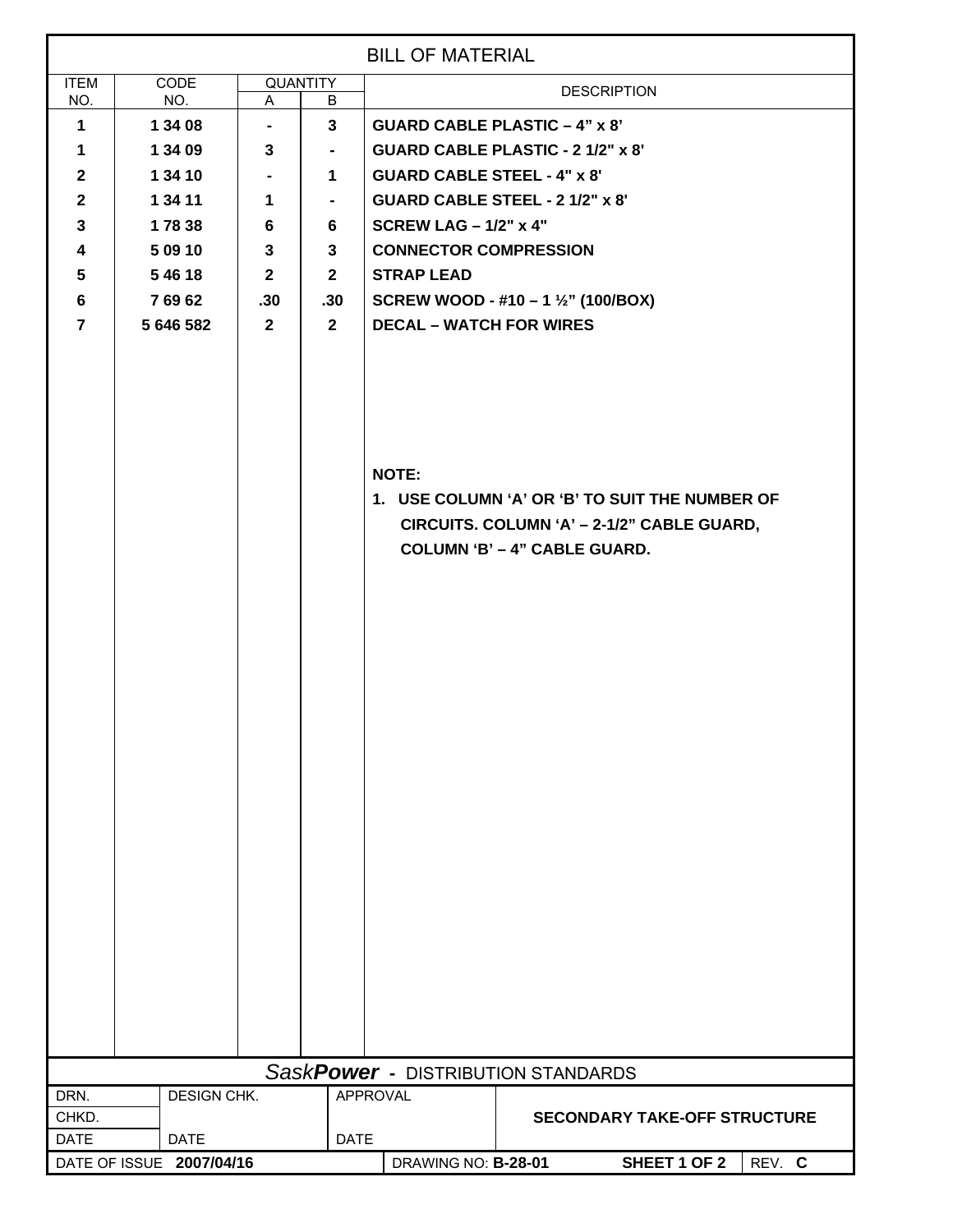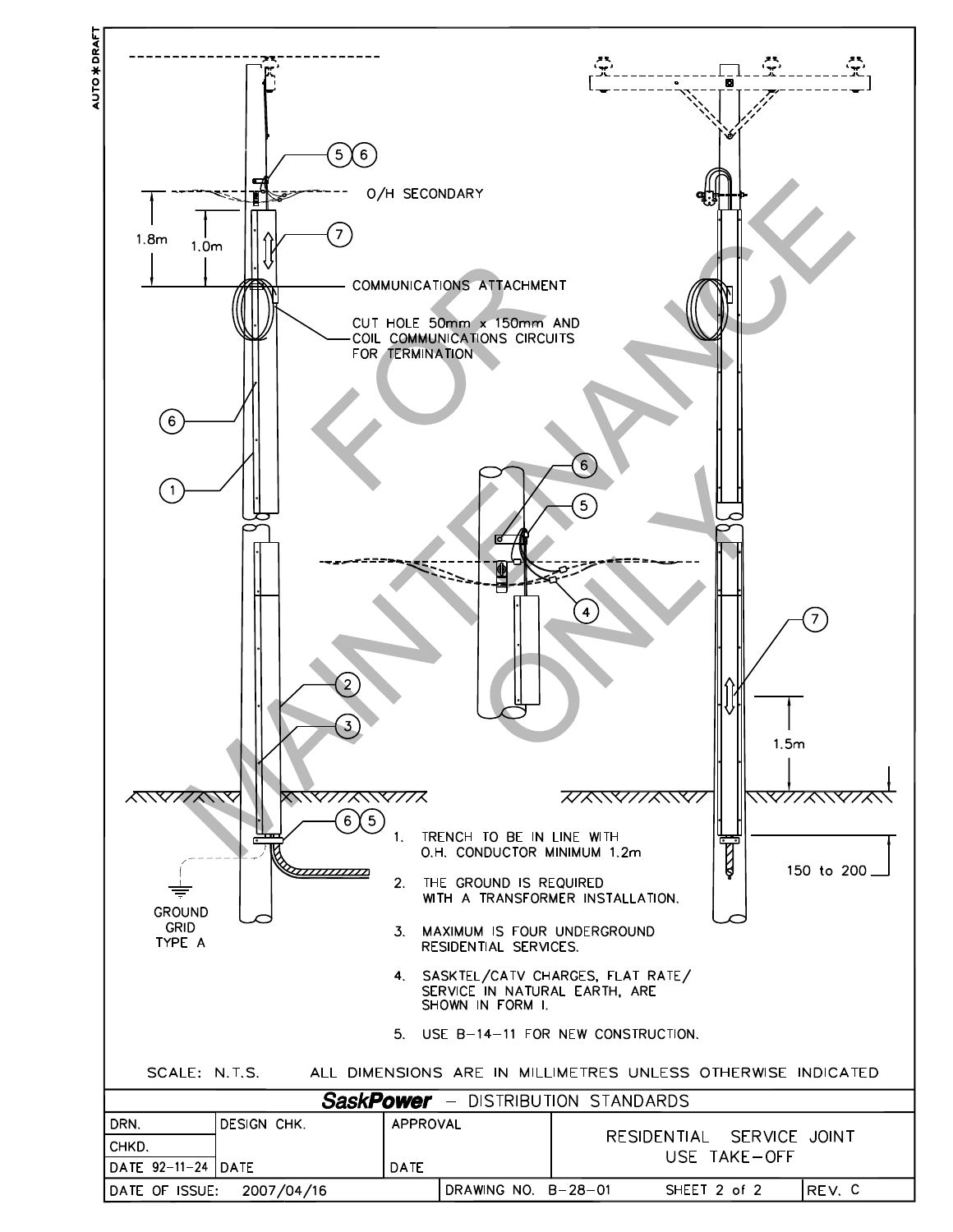

**PC/AUTODR**